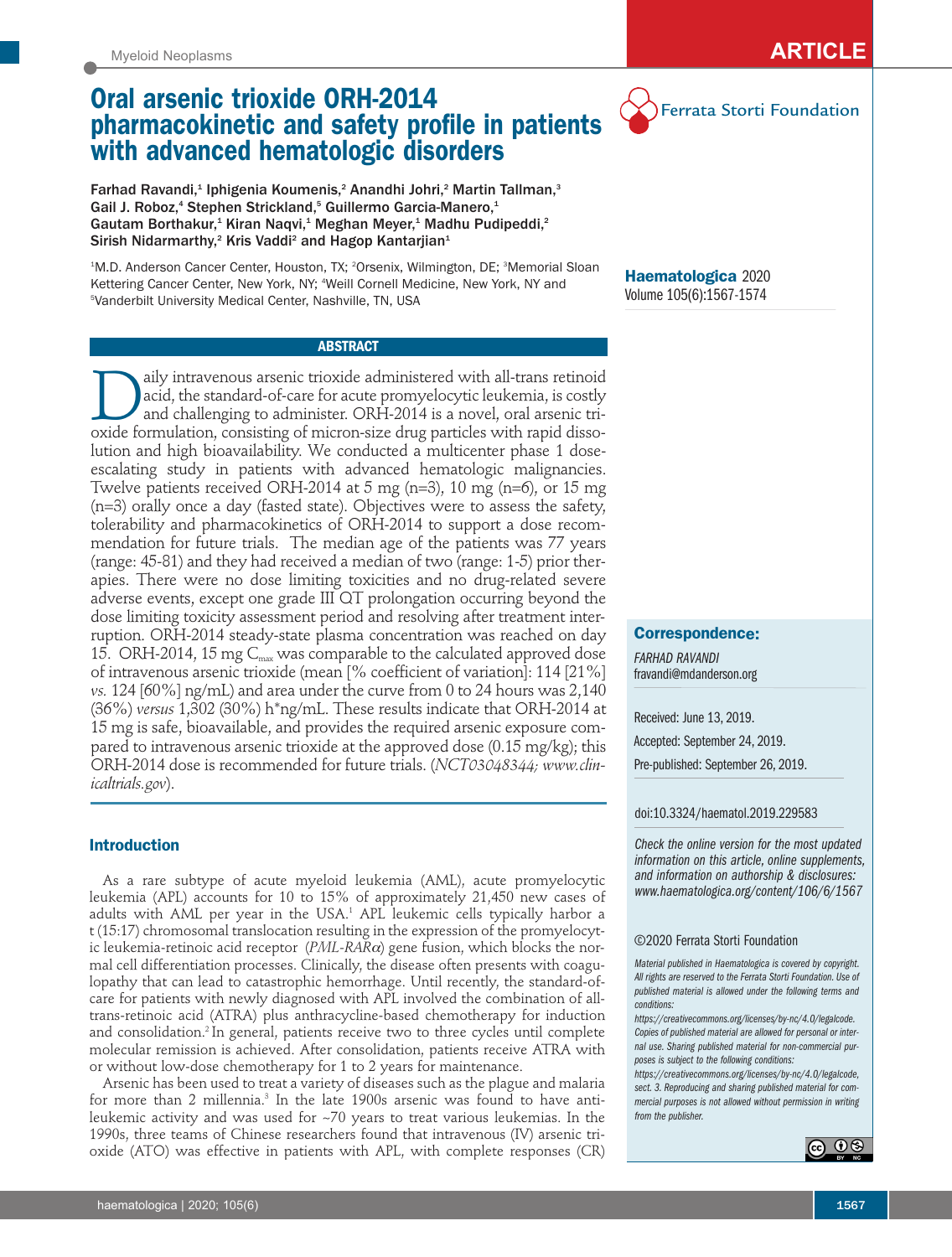observed in 66% of patients in one study.<sup>4</sup> In other studies, up to 90% of relapsed patients with APL and over 70% of newly diagnosed patients achieved responses.<sup>5,6</sup> Following this success, several clinical studies conducted in the USA established the safety and efficacy of IV ATO in patients with APL who had relapsed after prior ATRA + anthracycline therapy. In the first pilot study, 92% of the 12 patients treated achieved a CR with IV ATO alone, and 67% had undetectable PML-RAR transcripts.7 In a larger trial (n=40), 85% of patients with relapsed APL achieved CR; more than three-quarters of the patients were alive after 2 years.<sup>8</sup> This trial formed the basis for the approval of IV ATO, Trisenox®, in the USA in 2000 and in Europe in 2002 for second line therapy of patients with APL who are refractory to - or have relapsed from - ATRA + anthracycline chemotherapy.9 Since 2000, ATO has been used as the standard-of-care for relapsed APL, with remission rates greater than 80% as a single agent after two 25-day cycles.

Several investigators have examined the role of IV ATO in frontline therapy of patients with newly diagnosed APL and have demonstrated that this approach is feasible.<sup>10-13</sup> Recently, two large randomized trials have shown that the combination of ATRA and IV ATO for induction is superior to ATRA + chemotherapy in the treatment of APL patients with standard-risk disease.<sup>14,15</sup> Moreover, longterm follow-up of these patients showed that patients treated with ATRA + IV ATO had a significantly higher event-free and overall survival and a significantly lower cumulative relapse rate compared with the ATRA + chemotherapy cohort.<sup>16</sup> These findings have led to new recommendations for the use of IV ATO as a first-line therapy in combination with ATRA for the management of patients with standard-risk APL (white blood cell [WBC] count  $\leq 10 \times 10^{9}$ /L), with additional chemotherapy reserved for patients with high-risk disease (WBC count >10×109 /L).17,18 The combination of IV ATO + ATRA is also safe and effective in patients who are not suitable candidates for anthracycline-based chemotherapy, such as those with significant cardiac disease or older adults.<sup>14,15</sup>

As a front-line therapy for APL, ATO needs to be administered IV daily for over 100 doses, which is inconvenient, costly, and leads to a decreased quality of life for the patients. Therefore, the introduction of an oral ATO formulation could improve patients' quality of life, and drug compliance, while reducing costs.

Two oral formulations of ATO have been developed in Hong Kong. One is a liquid formulation of  $As_2O_3$  at 1 mg/mL (pH 7.2), which was found to be highly bioavailable.19 In relapsed APL patients, the formulation was highly active, showing an efficacy comparable to IV ATO.<sup>20</sup> As a maintenance regimen in APL patients with first complete remission, the formulation was effective in the long term, with a 3-year leukemia-free-survival, event-free survival, and overall-survival of 87.7%, 83.7%, and 90.6%, respectively.21 Oral ATO incorporation into frontline treatment with ATRA and chemotherapy in newly diagnosed APL is safe and reduces relapses. $22$  This oral liquid formulation did not induce QT prolongation or cardiac arrhythmias,20,21,23 and the severity and incidence of other side effects (leucocytosis, LFT abnormalities, and skin rashes) was comparable to that of IV ATO.<sup>20</sup>

However, commercializing a liquid oral formulation intended to be self-administered by patients could represent a safety challenge in handling and dosing. Therefore, a solid oral formulation of ATO is preferable. The other oral formulation developed in China is a pill termed RIF containing Realgar, a naturally occurring mixture containing tetra arsenic tetra sulfide (As4S4; 30 mg per pill), *Indigo naturalis*, *Radix salvia miltiorrhizae*, and *Radix pseudostellariae*. 24 In a phase 2 clinical trial conducted in China, the formulation demonstrated a CR rate of 96.7% and a reasonable safety profile in newly diagnosed APL patients.<sup>25</sup> In a phase 3 study, RIF + ATRA was not inferior to IV ATO + ATRA as first-line treatment for APL, and adverse events  $(AE)$  were similar in the two arms.<sup>26</sup> RIF has been commercialized and is available in China.

However, these oral ATO formulations are not available in Western markets. Therefore, a unique oral powder capsule formulation of ATO, ORH-2014, was developed, for the treatment of APL and other hematologic malignancies. Herein we report the results of the first-in-human study with ORH-2014 in subjects with relapsed advanced hematological disorders. ORH-2014 safety profile, recommended dose, pharmacokinetic profile, and preliminary efficacy data are reported and discussed.

#### **Methods**

For ORH-2014 formulation development and physical properties, see the *Online Supplementary Materials and Methods.* 

We conducted a multicenter phase 1 open-label, dose-escalating study to evaluate the safety, tolerability, pharmacokinetics and to determine the recommended dose and preliminary efficacy of oral ORH-2014 in patients with advanced hematologic malignancies. ORH-2014 dose-escalation was designed as 5-mg increments starting from 5 mg and could potentially go up to 50 mg, in a standard 3x3 dose-escalation scheme (described below). The starting dose (5 mg) was chosen to be approximately half of the IV ATO approved dose of 0.15 mg/kg for a 70-kg person (i.e. 5.25 mg). ORH-2014 was administered orally once daily (QD) in the fasted state. Dose-escalation was to be stopped when the mean area under the concentration-time curve from 0 to 24 hours (AUC0-24) and/or the maximum observed concentration  $(C_{\text{max}})$  of total arsenic in plasma at a given dose of ORH-2014 was ≥30% higher than that for IV ATO at the approved dose or if the maximum tolerated dose (MTD) was reached. Anticancer agents other than ORH-2014 (including systemic chemotherapy, radiation therapy, or biologic response modifiers) were not permitted during the study, except for the temporary use of hydroxyurea. Supportive care was allowed, including antibiotics, IV electrolytes, platelet transfusions, and steroids.

Male and non-pregnant female subjects ≥18 years of age with the following advanced hematological disorders and no available therapies were eligible for enrolment: (i) Relapsed or refractory AML with nucleophosmin-1 (*NPM1*) mutations; (ii) relapsed or refractory APL; (iii) relapsed or refractory intermediate or high-risk myelodysplastic syndrome (MDS); (iv) relapsed or refractory chronic myelomonocytic leukemia (CMML) and other MDS/myeloproliferative neoplasm (MPN) overlapping syndromes; or (v) relapsed or refractory mantle cell lymphoma (MCL). Subjects were excluded if they had an Eastern Cooperative Oncology Group performance status >3; absolute myeloblast count ≥20,000/mm3 ; remaining toxicities (>grade I) due to previous chemotherapy; abnormal liver function tests (above specified limits); impaired cardiac function; or had received any antineoplastic therapy (except hydroxyurea) within <5 half-lives before ORH-2014 administration. All participants gave written informed consent before entering the study.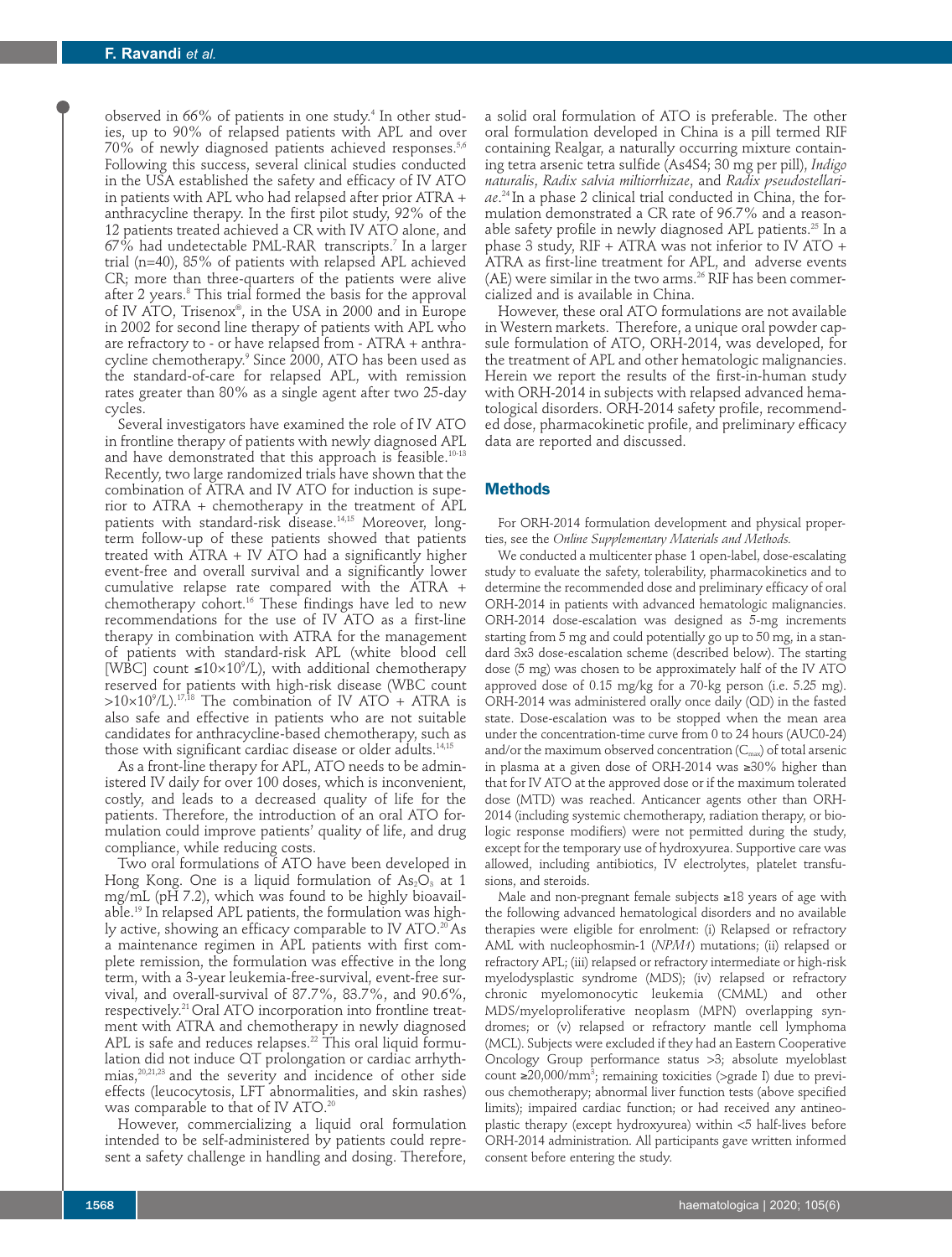First, a cohort of three subjects received ORH-2014 at the dose 5 mg QD, and dose-limiting toxicities (DLT) were observed for four weeks (DLT definition in the *Online Supplementary Materials and Methods*). If none of the three subjects exhibited a DLT in the four-week period, then the study could advance to the next higher dose level. At any dose level, if 1 of 3 subjects exhibited a DLT, the cohort was to be expanded to six subjects. If 1 of 6 subjects exhibited a DLT, the next subject was to be enrolled at the next higher dose level. If ≥1 of 3 or 6 subjects exhibited a DLT, then the dose level below was considered the maximum tolerated dose (MTD). Subjects with no DLT continued to receive ORH-2014 at the same dose for an additional eight weeks, followed by bone marrow evaluation to analyze response. Subjects achieving CR or partial remission (PR) at the end of the 12-week treatment period were eligible to receive an additional 12 weeks of therapy. The study was approved by the institutional review board affiliated with each study site.

## **Results**

#### **ORH-2014 physical properties**

ORH-2014 molecular formula is  $AS_2O_3$ ,  $As_4O_6$  in form (Figure 1), and its relative molecular mass is 197.8 g/mol. ORH-2014 oral capsule formulation was developed by a lyophilization process (see the *Online Supplementary Materials and Methods*), which significantly reduces the ATO particle size and increases the particle surface area

#### Table 2. Subjects' demographic and baseline characteristics.

(Table 1). The aggregate particle size of the Lyopremix (see the *Online Supplementary Materials and Methods*) was about 5-10-fold smaller than that of the unprocessed ATO. The specific surface area of the Lyopremix was also significantly higher than that of the unprocessed ATO. Figure 2A shows the structure of ORH-2014 Lyopremix, which consists of a matrix of sodium lauryl sulfate with microscopic ATO crystals with well-defined morphology. The small particle size and the large surface area of the ATO Lyopremix in ORH-2014 allows rapid drug dissolution in the simulated gastric media of 0.1 N HCl (80% of the compound dissolved in 10 minutes; Figure 2B), potentially enhancing oral bioavailability.

#### **Patient characteristics**

The trial enrolled 12 patients (eight males; four females) with advanced hematologic malignancies: six with advanced MDS, four with refractory AML with NPM1

#### Table 1. ORH-2014 particle size and surface area.

|                       | <b>Unprocessed</b><br><b>ATO</b> | <b>Lyophilized</b><br>ATO (ORH-2014)* |  |  |
|-----------------------|----------------------------------|---------------------------------------|--|--|
| Particle size (D90)   | $139 \mu m$                      | $~16-30 \text{ }\mu\text{m}$          |  |  |
| Particle surface area | $0.05 \text{ m}^2/\text{g}$      | $\sim$ 2-8 m <sup>2</sup> /g          |  |  |

\*Range of values for nine batches of Lyopremix. See *Online Supplementary Materials* and Methods for ORH-2014 physical properties assessment. ATO: arsenic trioxide.

|                                | 5 <sub>mg</sub>     | 10 <sub>mg</sub>     | 15 <sub>mg</sub>     | <b>All subjects</b> |  |
|--------------------------------|---------------------|----------------------|----------------------|---------------------|--|
|                                | $n=3$               | $n=6$                | $n=3$                | $n=12$              |  |
| Age, years                     |                     |                      |                      |                     |  |
| Mean (SD)                      | 67.0(19.1)          | 73.0(9.6)            | 66.0(16.1)           | 69.8 (12.9)         |  |
| Median (min, max)              | 78.0 (45, 78)       | 76.5(55, 81)         | 71.0 (48, 79)        | 76.5(45, 81)        |  |
| Sex, $n$ $(\%)$                |                     |                      |                      |                     |  |
| Female                         | 1(33.3%)            | 1(16.7%)<br>2(66.7%) |                      | 4(33.3%)            |  |
| Male                           | 2(66.7%)            | 5(83.3%)             | 1(33.3%)             | 8 (66.7%)           |  |
| Race, n (%)                    |                     |                      |                      |                     |  |
| White                          | 3(100%)             | 5(83.3%)             | 2(66.7%)             | 10(83.3%)           |  |
| Black/African American         |                     |                      | 1(33.3%)             | $1(8.3\%)$          |  |
| Asian                          |                     | 1(16.7%)             |                      | $1(8.3\%)$          |  |
| All other*                     |                     |                      |                      |                     |  |
| Ethnicity, n (%)               |                     |                      |                      |                     |  |
| Hispanic/Latino                | 2(66.7%)            |                      |                      | 2(16.7%)            |  |
| Not Hispanic/Latino            | $1(33.3\%)$         | 6(100%)              | 3(100%)              | 10 (83.3%)          |  |
| Weight, kg                     |                     |                      |                      |                     |  |
| Mean (SD)                      | 87.50 (15.43)       | 72.83 (12.59)        | 88.43 (6.25)         | 80.40 (13.60)       |  |
| Median (min, max)              | 84.80 (73.6, 104.1) | 73.95 (56.0, 91.0)   | 86.60 (83.3, 95.4)   | 81.50 (56.0, 104.1) |  |
| Type of hematologic malignancy |                     |                      |                      |                     |  |
| AML                            | 1(33.3%)            | $3(50.0\%)$          | 4(33.3%)<br>$\theta$ |                     |  |
| <b>APL</b>                     | $\overline{0}$      | $\theta$             | $\theta$             | $\theta$            |  |
| <b>MDS</b>                     | 2(66.7%)            | $3(50.0\%)$          | 1(33.3%)             | $6(50.0\%)$         |  |
| <b>CMML/MPN</b>                | $\boldsymbol{0}$    | $\pmb{0}$            | 2(66.7%)             | 2(16.7%)            |  |
| <b>MCL</b>                     | $\bf{0}$            | $\theta$             | $\overline{0}$       | $\boldsymbol{0}$    |  |

\* All other races included Native Hawaiian or Pacific Islander, American Indian or Alaska Native, and other. AML: acute myeloid leukemia; APL: acute promyelocytic leukemia; MDS: myelodysplastic syndrome; CMML: chronic myelomonocytic leukemia; MPN: MDS/myeloproliferative neoplasm; MCL: mantle cell lymphoma.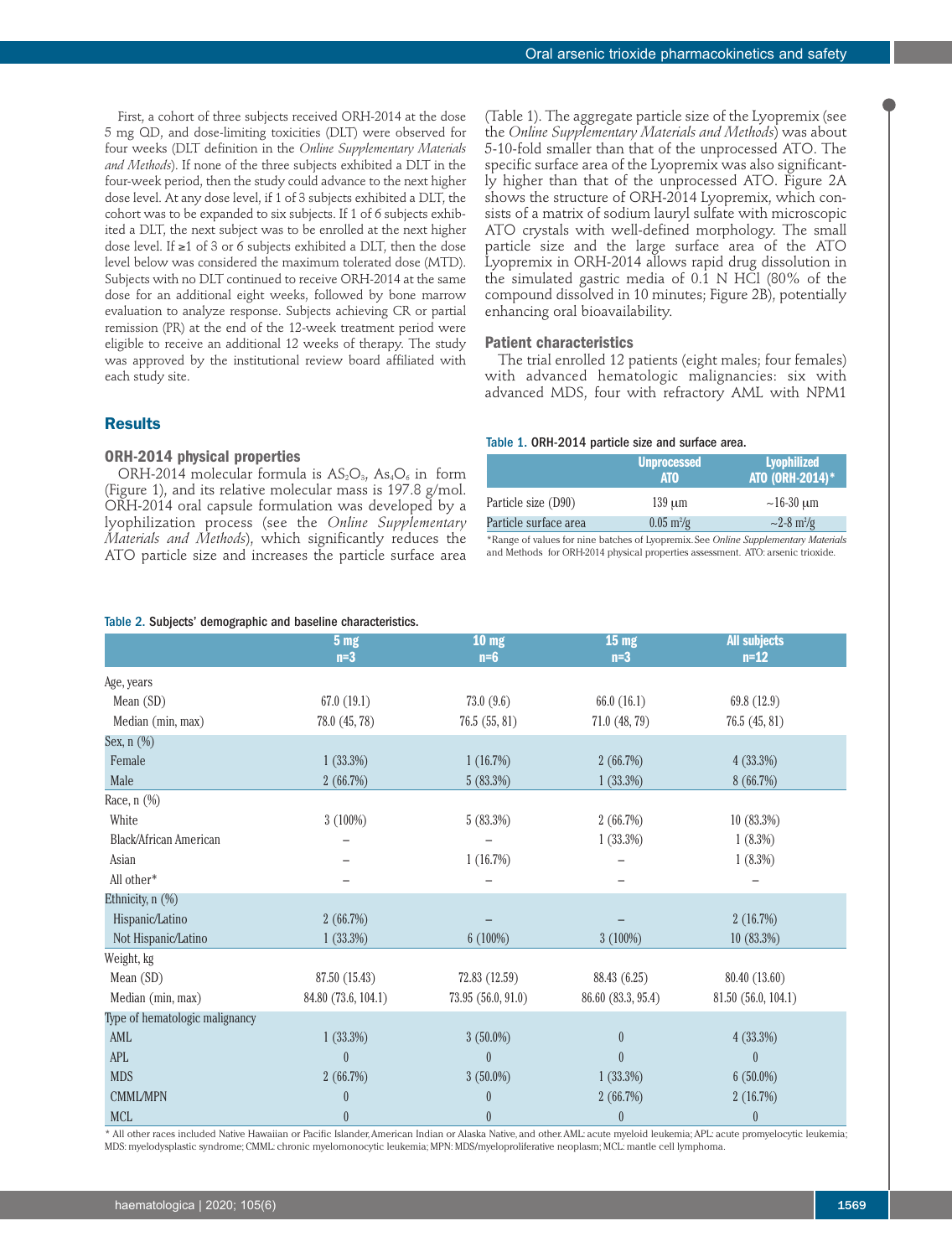Table 3. Common drug-related adverse events (observed in ≥2 subjects).

|                                                  | 5 <sub>mg</sub><br>$n=3$ | 10 <sub>mg</sub><br>$n=6$ | 15 <sub>mg</sub><br>$n=3$ | <b>All subjects</b><br>$n = 12$ |
|--------------------------------------------------|--------------------------|---------------------------|---------------------------|---------------------------------|
| Number of subjects with $\geq 1$ drug-related AE | 2(66.7%)                 | 4(66.7%)                  | 4(66.7%)                  | 8(66.7%)                        |
| Nausea                                           |                          | $\overline{2}$            |                           | 5(41.6%)                        |
| Diarrhea                                         |                          |                           |                           | 4(33.3%)                        |
| Headache                                         |                          |                           |                           | $3(25.0\%)$                     |
| <b>Dizziness</b>                                 |                          |                           |                           | $2(16.6\%)$                     |
| Anorexia                                         |                          |                           |                           | $2(16.6\%)$                     |

Data are n  $(%)$  of subjects.

mutation, and two with CMML (Table 2). The median patient age was 76.5 years (range: 45-81), (83.3%) were white, the median weight was 81.5 kg (range: 56.0-104.1) and patients had a median of two prior therapies (range: 1-5).

#### **ORH-2014 safety profile**

All 12 patients were included in the safety analysis set. No DLT was reported during the four-week DLT observation period. Eight subjects (66.7%) had drug-related AE; the incidence of AE was identical in the three dose groups (66.3%) (Table 3). The most common drug-related AE were nausea (n=5), diarrhea (n=4), and headache (n=3). All but one drug-related AE were mild or moderate (grade I-II). Grade III AE of QTcF prolongation occurred in one subject (8.3%) outside of the DLT observation period (on day 68), and was attributed to ORH-2014 and concomitant levofloxacine (Levaquin®; a fluoroquinolone antibiotic). Since both levofloxacin and ATO are known to induce QT prolongation,<sup>9,30</sup> both were stopped. The AE resolved, and treatment with ORH-2014 alone was resumed at the same dose (5 mg), without any further occurrence of QT prolongation. The patient was able to receive ORH-2014 at 5 mg QD for a total of 171 days. There were very few renal, hepatic, and hematologic AE related to the underlying disease state, with the exception of grade I transaminitis attributed to ORH-2014; this event resolved on its own without treatment interruption or any medications. Two deaths occurred (on days 35 and 40 post dose) due to progression of the disease, both unrelated to ORH-2014.

## **ORH-2014 pharmacokinetic profile Total plasma arsenic**

Following single and repeated oral administration of 5, 10 or 15 mg of ORH-2014 QD, the median Tmax for total plasma arsenic occurred between 1 and 12 hours (Table 4). On day 15, C<sub>max</sub> and AUC0-24 geometric means increased by 3.4- and 2.9-fold, respectively, over the 3-fold dose increase (5-15 mg), indicating that systemic exposure was nearly dose-proportional (Figure 3). There was a low correlation (below 0.2) between total the arsenic exposure and patients' BMI, suggesting that a flat dose of ORH-2014 (rather than mg/kg dose) is adequate.

On days 15 and 22, between-subject variability (geometric % CV) was generally moderate with % CV ranging from 17% to 37% for  $C_{\text{max}}$ , and from 34% to 41% for AUC0-24 (Table 4)

The mean extent of accumulation (AR, which is based on AUC0-24) was approximately 3- to 4-fold on Day 5, 4 to 5-fold (excluding a patient receiving 5 mg ORH-2014 who had a 7-fold accumulation) on Day 15, and 4- to 5-



Figure 1. Arsenic oxide structural formula. Atoms are represented as spheres, with oxygen in red and arsenic in purple.

fold on Day 22 (Table 4). The approximately 5-fold accumulation indicated an effective half-life of three days. Visual inspection of trough total arsenic concentrations also indicated that a steady-state reached by day 15 (Figure 3). The observed time to reach steady-state (15 days) is consistent with an effective half-life of three days, since 97% of steady-state is achieved after five half-lives  $(5x3 \text{ days} = 15 \text{ days}).$ 

ORH-2014 at the 15 mg dose is comparable to the IV ATO approved dose (0.15 mg/kg) for adult patients. Exposure to 15 mg ORH-2014 was compared to exposure to IV ATO at the approved dose, using IV ATO historical data (Table 4). After daily administration of 10 mg ORH-2014 for 15 days, ORH-2014  $C_{\text{max}}$  was about half of IV-ATO Cmax at day 8 (mean: 66 *vs.* 124 ng/mL, respectively) but its AUC0-24 was similar (1,340 *vs.* 1,302 h\*ng/mL, respectively). At 15 mg, ORH-2014's  $C_{\text{max}}$  was similar to IV-ATO's (mean: 114 *vs.* 124 ng/mL, respectively) but its AUC0-24 was higher (2,140 vs. 1,302 h\*ng/mL).

#### **Pharmacokinteics of arsenical species**

The pharmacokinetic (PK) of arsenical species ([AsIII], [AsV], [MMAV], [DMAV]) was determined for all subjects in this study (see the *Online Supplementary Materials and*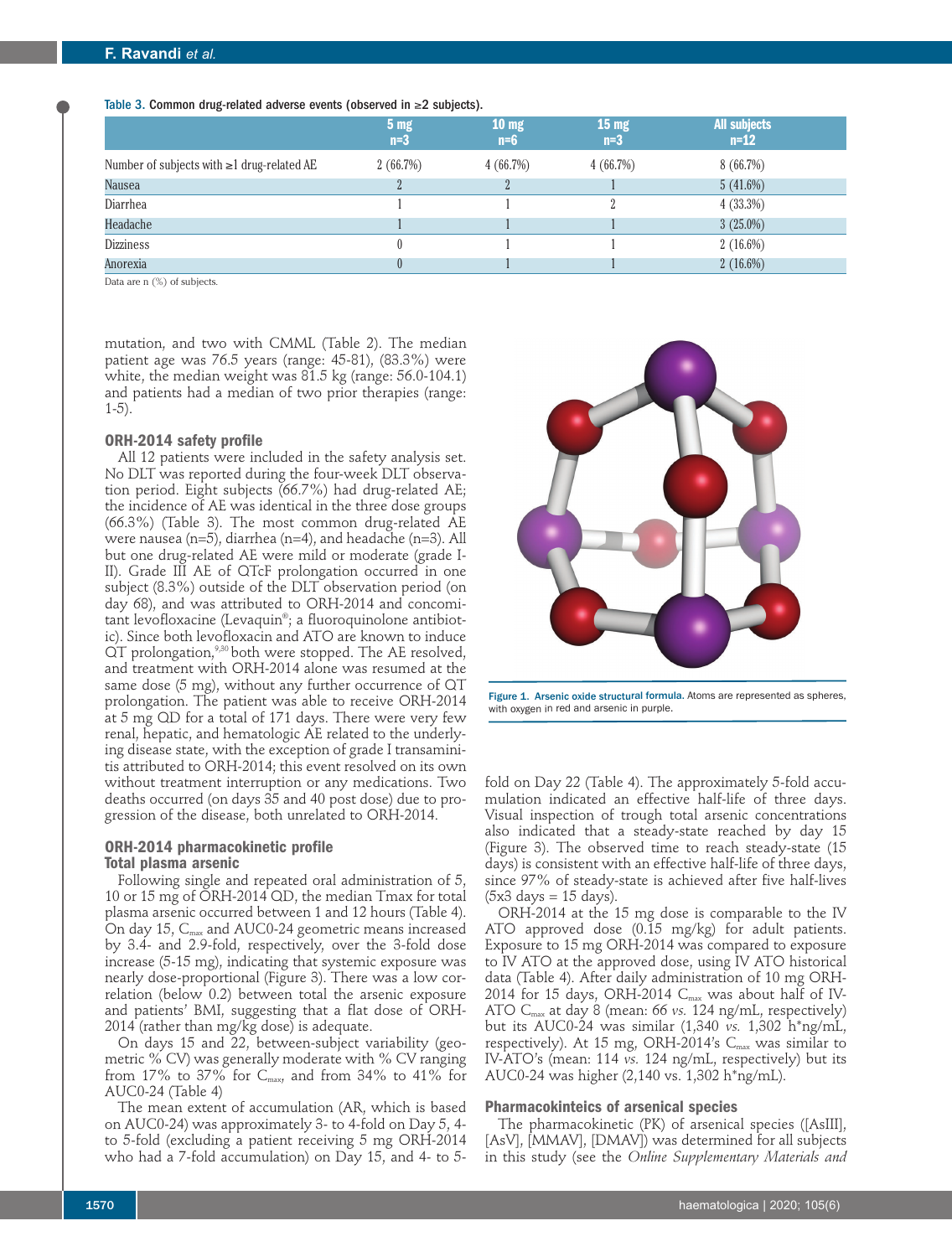

Figure 2. ORH-2014 particles and dissolution profile. A: ORH-2014 Lyopremix by scanning electron microscopy; bar represents 5 µm. B: ORH-2014 capsule dissolution kinetic. See the *Online Supplementary Materials and Methods* for ORH-2014 particle size and dissolution assessments.

*Methods*). Peak plasma concentrations of AsIII, the primary active species, were reached at approximately two hours across all doses (range: 1-4 hours). Plasma concentration of AsIII declined in a biphasic manner with a mean elimination half-life of 7 to 16 hours and is characterized by an initial rapid distribution phase followed by a slower terminal elimination phase. Twenty-two days after daily administration of ORH-2014 at 15 mg, AsIII  $C_{\text{max}}$  was 25 ng/mL (42% CV) and AUC was 354 ng\*hr/mL (47% CV), which is comparable to the AUC of Trisenox (332 ng\*hr/mL; n=6; on Day 25).<sup>9</sup> After administration at 5, 10 or 15 mg on a daily regimen, accumulation of AsIII ranged from 1.05 to 1.44 compared to a single dose. The primary pentavalent metabolites, MMAV and DMAV, were slow to appear in plasma (approximately 4 to 24 hours after first administration of ORH-2014), but, due to their apparent longer half-life, accumulate more upon multiple dosing than does AsIII. The extent of accumulation of these metabolites is dependent on the dosing regimen. Accumulation ranged from 1.4- to 11-fold following multiple dosing as compared to single dose administration. AsV is present in plasma only at relatively low levels. ORH-2014 AUC of  $As<sub>3</sub>$  species, is comparable to the AsIII AUC of IV ATO.<sup>9</sup>

#### **Efficacy**

Although this phase 1 study was not intended to formally determine efficacy of ORH-2014, disease improvements were observed in two patients with advanced MDS. One patient had complete marrow remission observed approximately 12 and 27 weeks after starting ORH-2014. The patient took 171 doses and was on the study for 187 days of ORH-2014 at 5 mg daily. Another patient had improvement in peripheral counts and became eligible for bone marrow transplant after 110 days of ORH-2014 dosing at 15 mg daily (this patient did not have any bone marrow procedures performed beyond the 30 day timepoint, to avoid an invasive procedure).

## **Discussion**

In the past 5 years, the standard-of-care for non-highrisk APL patients has shifted from the combination of ATRA plus anthracycline chemotherapy to the combination of IV ATO plus ATRA, triggering new treatment guidelines.2 However, IV ATO plus ATRA treatment regimen consists of daily IV administration of ATO for over 100 days, which represents an important burden to patients and caregivers, and can be associated with low treatment compliance, low quality of life, and high costs. Poor compliance is an important issue with IV ATO treatment due to the burden of attending lengthy daily clinic visits for months, particularly for patients who live far from the treatment center, who work, and/or have family obligations, which is common in relatively younger AML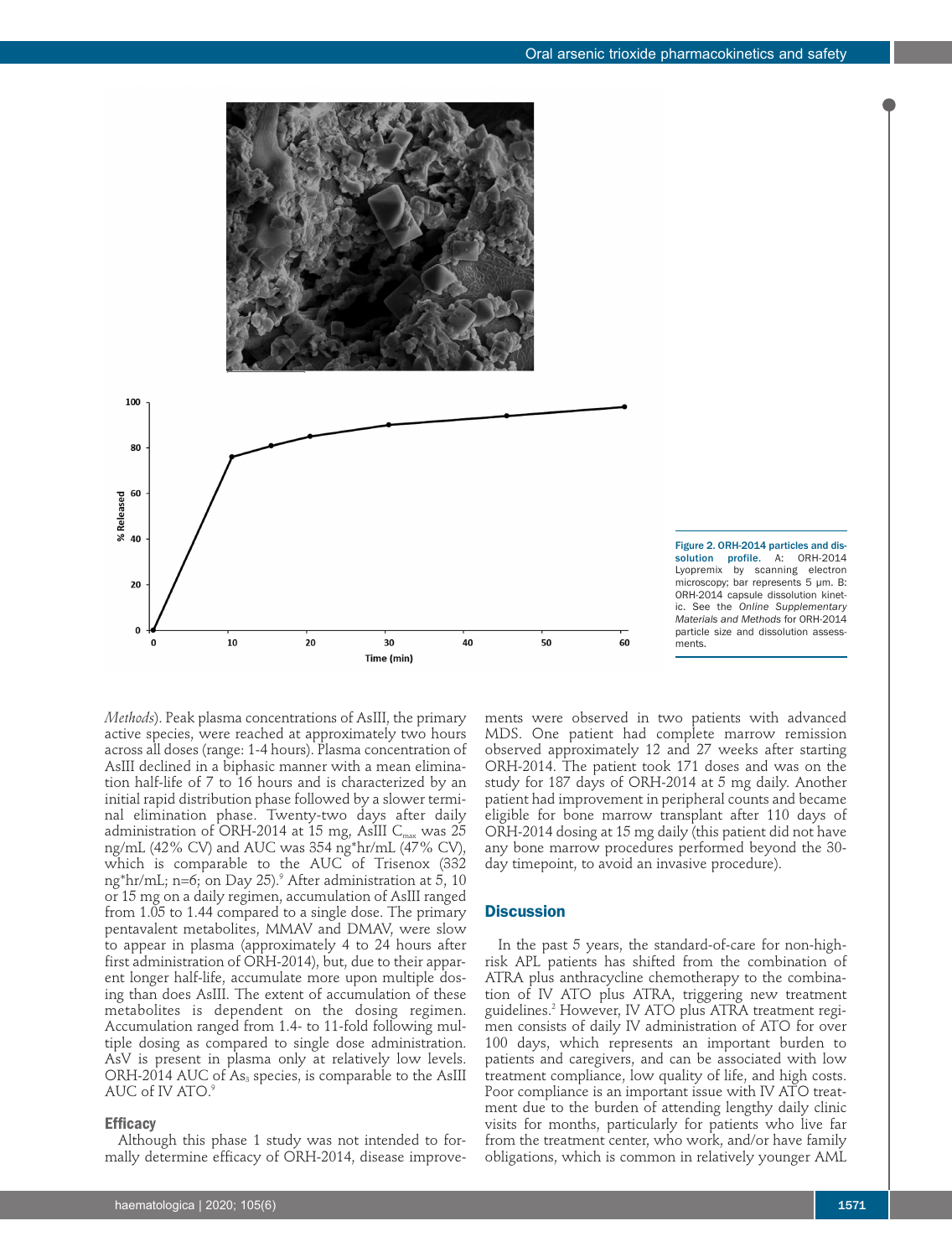#### Table 4. Pharmokinetic parameters for total arsenic.

|                           | <b>ORH-2014</b><br>$5 \text{ mg}$ ** |                          | <b>ORH-2014</b><br>$10 \text{ mg}$ |                          |                          |                  | <b>ORH-2014</b><br>15 <sub>mg</sub> |                          | <b>IV ATO</b><br>$0.15$ mg/kg |
|---------------------------|--------------------------------------|--------------------------|------------------------------------|--------------------------|--------------------------|------------------|-------------------------------------|--------------------------|-------------------------------|
|                           | Day 1<br>$(n=3)$                     | <b>Day 15</b><br>$(n=3)$ | Day 1<br>$(n=6)$                   | <b>Day 15</b><br>$(n=5)$ | <b>Day 22</b><br>$(n=2)$ | Day 1<br>$(n=3)$ | <b>Day 15</b><br>$(n=3)$            | <b>Day 22</b><br>$(n=3)$ | Day 8                         |
| $C_{\text{max}}$ , ng/mL  | 7.22                                 | 34.0                     | 19.9                               | 65.6                     | 109                      | 24.5             | 114                                 | 111                      | 124                           |
|                           | (9.5)                                | (16.9)                   | (36.8)                             | (37.2)                   | (37.0)                   | (39.6)           | (21.1)                              | (29.5)                   | (60)                          |
| $AUC_{0.24}$ , ng•h/mL    | 125                                  | 729                      | 329                                | 1340                     | 2210                     | 454              | 2140                                | 2240                     | 1302                          |
|                           | $(1.3)^{*}$                          | (21.9)                   | (32.7)                             | (37.6)                   | (41.2)                   | (36.1)           | (35.8)                              | (40.4)                   | (30)                          |
| $T_{max}$ , $h^{\dagger}$ | 12.00                                | 8.10                     | 2.13                               | 2.02                     | 1.02                     | 3.85             | 1.00                                | 1.00                     | -                             |
|                           | [12.0, 24.0]                         | [4.0, 8.18]              | [2.00, 24.3]                       | [1.00, 8.08]             | [0.97, 1.07]             | [0.98, 24.0]     | [0.90, 1.13]                        | [0.00, 1.95]             |                               |
| RA                        | <b>NA</b>                            | 5.14                     | <b>NA</b>                          | 4.19                     | 5.27                     | <b>NA</b>        | 4.72                                | 4.92                     | (5.5)                         |
|                           |                                      | $(1.4)^{\ddagger}$       |                                    | (20.7)                   | (40.3)                   |                  | (5.9)                               |                          | -                             |

See the *Online Supplementary Materials and Methods* for PK sampling and data analyses. Geometric mean (%CV) data are presented, unless otherwise noted. \*Bolded cells are historical values for IV ATO (Trisenox®) calculated from data in NDA #21-248. \*\* protocol was amended to add a day 22 after the second dose cohort. 'Median [min, max]. 'N  $= 2.$  C<sub>max</sub>: maximum observed concentration; AUC0-24: area under the plasma drug concentration-time curve from 0 to 24 hours; T<sub>max</sub>: amount of time that the drug is present at the maximum concentration in serum, RA: ratio of accumulation; NA: not analyzed.



Figure 3. Plasma arsenic concentration-time curves at days 1, 5, 15, and 22. Red curves: 5 mg ORH-2014 QD (n=3); green curves: 10 mg ORH-2014 QD (n=6); blue curves: 15 mg ORH-QD (n=3). Data are arithmetic mean ± standard deviation (SD) total arsenic (ng/mL plasma). See the *Online Supplementary Materials and Methods* for pharmacokinetic (PK) data analyses. h: hours.

population. Therefore, the development and approval of an oral ATO formulation would greatly improve APL treatment by offering patients the ability to conveniently self-administer the entire treatment at home (since ATRA is also an oral drug) while carrying on their normal daily life. Oral ATO drugs are available in the Chinese market, but not approved in Western countries. To meet the need of Western countries, an oral powder capsule formulation, ORH-2014, was developed using a novel lyophilization process which results in micron-size drug particles with a large surface area that enable rapid dissolution in an acidic environment. The rapid dissolution of ORH-2014 results in a high bioavailability of arsenic, as indicated by the AUC.

ORH-2014  $C_{\text{max}}$  and AUC for total arsenic were dose-proportional, indicating linear absorption. Treatment with ORH-2014 at 10 or 15 mg (which is equivalent to IV ATO approved dose for an adult person) resulted in an exposure (AUC0-24) similar to IV ATO at the approved dose. Correlation between total arsenic exposure and patient body weight was found to be very low (less than 0.2),

implying that dose adjustment based on body mass index (BMI) (*e.g.* dosing in mg/kg) is not necessary. ORH-2014 15 mg AUC and  $C_{\text{max}}$  for As<sub>3</sub>, the most active species, was also similar to that of IV ATO, which provides additional confidence that the 15 mg dose will be safe and potentially as effective as Trisenox. The liquid ATO formulation in Kumana *et al.* study also reported similar AUC and C<sub>max</sub> than IV ATO for total arsenic.<sup>19</sup> ORH-2014 also resulted in small inter-patient variations in exposure, indicating reliable dosing. At 15 mg ORH-2014, administration for 25 days vielded an AUC0-24 greater than IV ATO, which fulfilled the protocol second stopping rule. (Dose-escalation was to be stopped if MTD was observed, however MTD was not reached or if ORH-2014's mean AUC0-24 and/or  $C_{\text{max}}$  was ≥30% higher as calculated in IV ATO at the approved dose). ORH-2014 and IV ATO have a similar elimination half-life of three days and 80 to 100 hours, respectively).<sup>9</sup>

ORH-2014 administration yielded no DLT up to a dose of 15 mg in the 12 patients with hematologic malignancies who had relapsed from prior treatments. Therefore, we recommend using the 15 mg ORH-2014 dose for future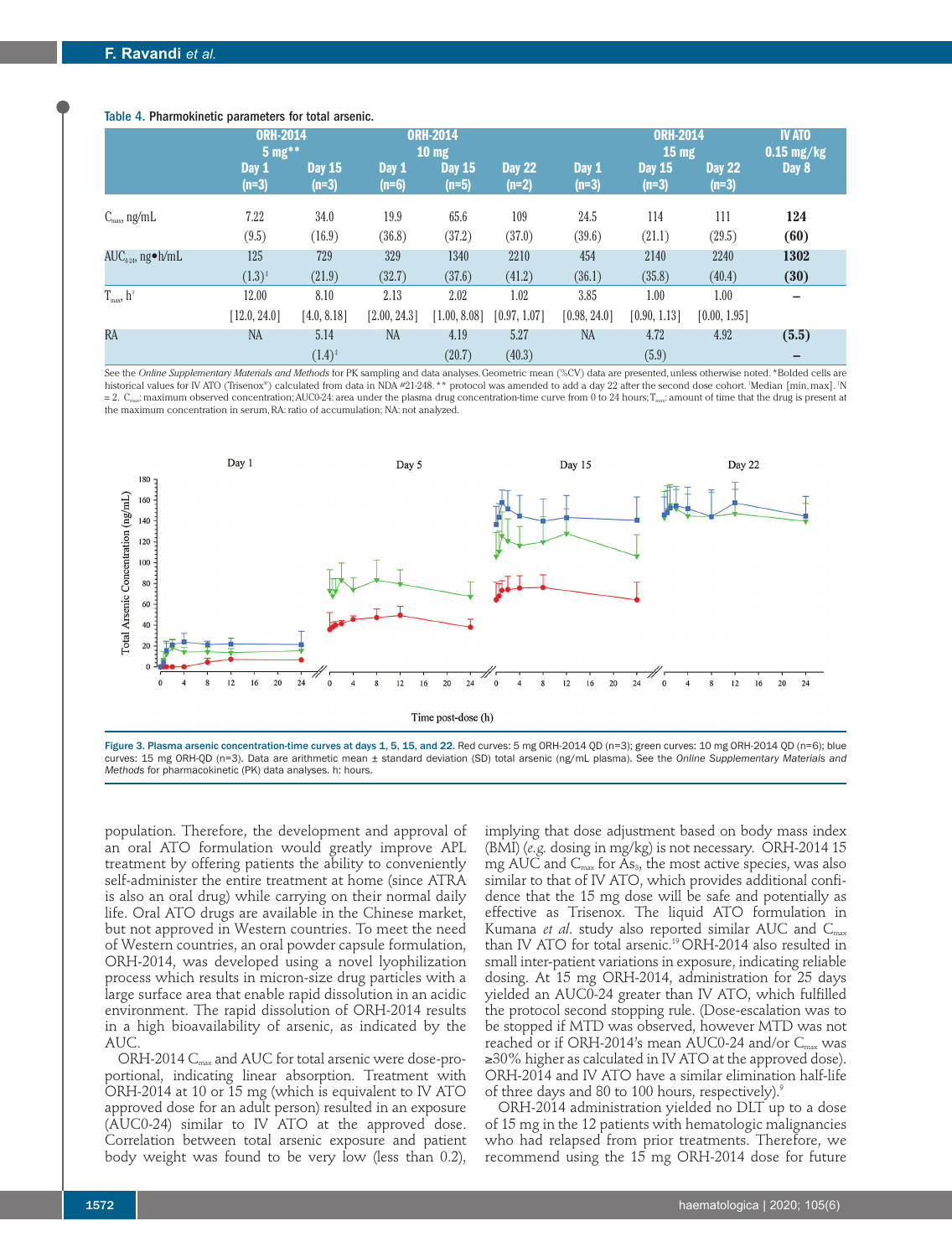clinical trials with ORH-2014. The most common drugrelated AE (observed in ≥3 [25%] patients) were nausea, diarrhea, and headache, which were grade I-II (mild and moderate). ORH-2014 did not induce any clinically significant hepatic toxicities which are reported with IV ATO at a great frequency (16-23% and  $44\%$ , respectively).<sup>9</sup> Many of the adverse reactions observed with IV ATO are serious (grade ≥III): in a phase 2 study with IV ATO, 25% of patients had QTc interval ≥500 msec (grade III-IV), and the rates of grade III-IV differentiation syndrome, hyperleukocytosis, atrial dysrhythmias, and hyperglycemia were 5% to 7.5% with ORH-2014, only one drug-related AE (grade III) of QT prolongation was observed in one (8.3%) patient who was taking both ORH-2014 5 mg and fluorofloxacine, an antibiotic known to induce QT prolongation. The event was transient and reversible upon interruption of both drugs, and the patient was able to resume treatment with ORH-2014, at a 5 mg dose alone with no further cardiac conduction issues, for a total duration of 187 days on study. The fewer side effects observed with ORH-2014 could be attributed to its lower  $C_{\text{max}}$  and steadier exposure profile<sup>3</sup> prior to steady state  $(\sim$ day 15). Altogether, the findings of this phase 1 study indicate that ORH-2014 oral formulation may be safer than the approved IV ATO formulation. The convenient oral dosing could make it suitable for the treatment of APL and other hematologic malignancies at home without the need of daily hospital visits for IV administration.

Of note ORH-2014 also resulted in a lower incidence of AE, especially lower liver toxicity, compared to the other two oral arsenic formulations. Indeed, liver toxicity was observed in 48% of the patients (26% of whom had grade III-IV toxicities) with the liquid formulation, $^{22}$  and 45% (all grade I-II) with the Realgar-Indigo naturalis Formula (RIF) formulation,<sup>26</sup> while only one  $(8.3\%)$  transient grade I liver toxicity occurred with ORH-2014, albeit this was observed in a smaller sample population (n=12).

Although this phase 1 study was not formally intended to demonstrate ORH-2014 efficacy, disease improvement was observed in one patient and another patient became eligible for bone marrow transplant with MDS. Additional studies will need to be conducted in MDS and other hematologic malignancies.

This first-in-human phase 1 study in patients with advanced hematological malignancies was intended to determine the safety profile, PK profile, and dose of ORH-2014. Therefore, in this study we did not conduct a sideby-side comparison of ORH-2014 and IV ATO, and used IV ATO historical data for comparison. A parallel comparison with IV ATO may be performed in the next planned study in patients with APL in whom IV ATO is approved. While data from a crossover design may add value to the study, it requires the drug to be held for over one week for an adequate washout of ATO, which is not acceptable in patients with advanced hematological malignancies who require ongoing treatment.

Oral formulations of ATO, including ORH-2014, could represent safer and similarly active alternatives to IV ATO and could have great utility for the treatment of patients with APL by improving the patients' quality of life and treatment compliance, while reducing the patient burden and treatment costs. Based on the findings of the present study, a flat dose of 15 mg daily ORH-2014, administered daily (like IV ATO), appears to be adequate for the induction and consolidation therapy in adult patients with hematologic malignancies in future trials. Additional studies may be conducted with alternate treatment regimen if deemed necessary. In pediatric patients, however, a perweight dose is recommended.

#### *Acknowledgments*

*The authors thank Florence Paillard for her editorial assistance, and Stuart Hossack and Mary Sherman for the expert analysis in pharmacokinetics.* 

#### **References**

- 1. NIH, National Cancer Institute; Surveillance, Epidemiology, and End Results Program (SEER). 2019 data. https://seer.cancer.gov/
- 2. Sanz MA, Grimwade D, Tallman MS, et al. Management of acute promyelocytic leukemia: recommendations from an expert panel on behalf of the European LeukemiaNet. Blood. 2009;113(9):1875- 1891.
- 3. Emadi A, Gore SD. Arsenic trioxide An old drug rediscovered. Blood Rev. 2010; 24(4-5):191-199.
- 4. Sun HD, Ma L, Hu XC, Zhang TD. Arsenic trioxide [Ai-lin 1] treated 32 cases of acute promyelocytic leukemia. Chin J Integrated Tradit West Med. 1992;12:170-172.
- 5. Shen ZX, Chen GQ, Ni JH, et al. Use of arsenic trioxide (As2O3) in the treatment of acute promyelocytic leukemia (APL): II. Clinical efficacy and pharmacokinetics in relapsed patients. Blood. 1997;89(9):3354- 3360.
- 6. Zhang P, Wang SY, Hu XH. Arsenic trioxide treated 72 cases of acute promyelocytic leukemia. Chin J Hematol. 1996;17:58-62.
- 7. Soignet SL, Maslak P, Wang ZG, et al. Complete remission after treatment of acute

promyelocytic leukemia with arsenic trioxide. N Engl J Med. 1998;339:1341-1348.

- 8. Soignet SL, Frankel SR, Douer D, et al. United States multicenter study of arsenic trioxide in relapsed acute promyelocytic leukemia. J Clin Oncol. 2001;19(18):3852- 3860.
- 9. Trisenox<sup>®</sup> arsenic trioxide injection<br><sup>[Prescribing</sup> Information]. Teva [Prescribing Information]. Teva Pharmaceuticals, https://www.accessdata.fda.gov/drugsatfda\_docs/label/2018/021248s015lbl.pdf. Accessed 13 May 2019.
- 10. Ravandi F, Estey E, Jones D, et al. Effective treatment of acute promyelocytic leukemia with all-trans-retinoic acid, arsenic trioxide, and gemtuzumab ozogamicin. J Clin Oncol. 2009;27(4):504-510.
- 11. Ghavamzadeh A, Alimoghaddam K, Rostami S, et al. Phase II study of singleagent arsenic trioxide for the front-line therapy of acute promyelocytic leukemia. J Clin Oncol. 2011;29(20):2753-2757.
- 12. Mathews V, George B, Lakshmi KM, et al. Single-agent arsenic trioxide in the treatment of newly diagnosed acute promyelocytic leukemia: durable remissions with minimal toxicity. Blood. 2006;107(7):2627- 2632.
- 13. Abaza Y, Kantarjian H, Garcia-Manero G, et al. Long-term outcome of acute promyelocytic leukemia treated with all-transretinoic acid, arsenic trioxide, and gemtuzumab. Blood. 2017;129(10):1275-1283.
- 14. Lo-Coco F, Avvisati G, Vignetti M, et al. Retinoic acid and arsenic trioxide for acute promyelocytic leukemia. N Engl J Med. 2013;369(2):111-121.
- 15. Burnett AK, Russell NH, Hills RK, et al.; UK National Cancer Research Institute Acute Myeloid Leukaemia Working Group. Arsenic trioxide and all-trans retinoic acid treatment for acute promyelocytic leukaemia in all risk groups (AML17): results of a randomised, controlled, phase 3 trial. Lancet Oncol. 2015;16(13):1295-1305.
- 16. Platzbecker U, Avvisati G, Cicconi L, et al. Improved outcomes with retinoic acid and arsenic trioxide compared with retinoic acid and chemotherapy in non-high-risk acute promyelocytic leukemia: final results of the randomized Italian-German APL0406 trial. J Clin Oncol. 2017;35(6):605- 612.
- 17. Iland HJ, Wei A, Seymour JF. Have all-trans retinoic acid and arsenic trioxide replaced all-trans retinoic acid and anthracyclines in APL as standard of care. Best Pract Res Clin